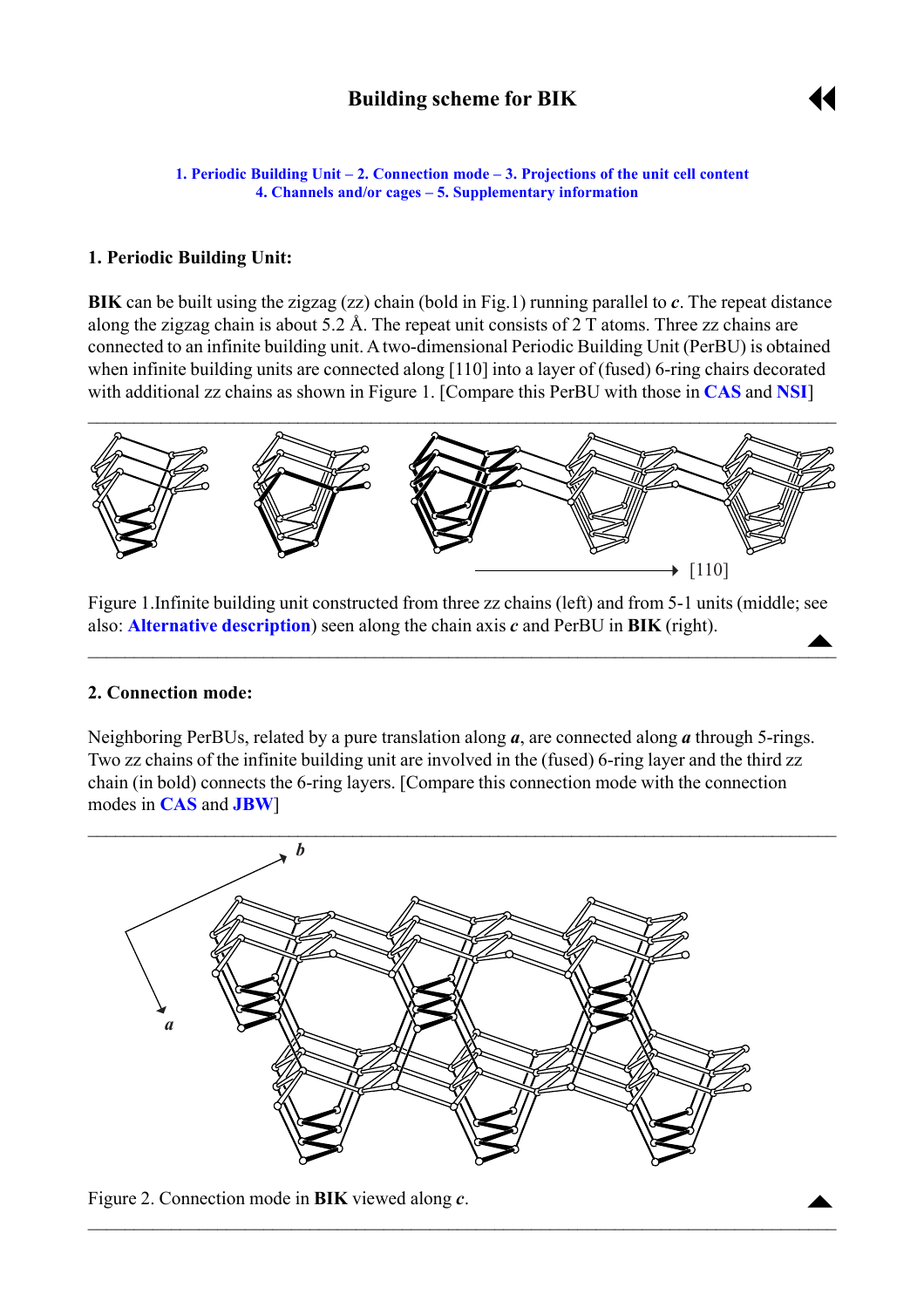#### <span id="page-1-0"></span>**3. Projections of the unit cell content:**



#### **4. Channels and/or cages:**

The 8-ring channel in **BIK**, depicted in Figure 4, is parallel to *c*. The **[pore descriptor](http://www.iza-structure.org/databases/ModelBuilding/Introduction.pdf)** is added. The channel is topologically equivalent to the channel in **[NSI](http://www.iza-structure.org/databases/ModelBuilding/NSI.pdf)**.



Figure 4. Channel viewed along *b* (left), and along *c* (right).

## **5. Supplementary information:**

## *Other framework types containing zigzag chains*

In several framework types at least one of the unit cell dimensions is about  $n*5.2$  Å (where  $n = 1, 2, \dots$ ) 3, etc.). In many cases this indicates the presence of zigzag chains.

 $\mathcal{L}_\mathcal{L} = \{ \mathcal{L}_\mathcal{L} = \{ \mathcal{L}_\mathcal{L} = \{ \mathcal{L}_\mathcal{L} = \{ \mathcal{L}_\mathcal{L} = \{ \mathcal{L}_\mathcal{L} = \{ \mathcal{L}_\mathcal{L} = \{ \mathcal{L}_\mathcal{L} = \{ \mathcal{L}_\mathcal{L} = \{ \mathcal{L}_\mathcal{L} = \{ \mathcal{L}_\mathcal{L} = \{ \mathcal{L}_\mathcal{L} = \{ \mathcal{L}_\mathcal{L} = \{ \mathcal{L}_\mathcal{L} = \{ \mathcal{L}_\mathcal{$ 

In the **[INTRO](http://www.iza-structure.org/databases/ModelBuilding/Introduction.pdf)** pages links are given to detailed descriptions of these framework types (choose: **Zigzag chains**). There is also a link provided to a summary of the Periodic Building Units used in the building schemes of these framework types (choose: **Appendix**; **Figure 1**).